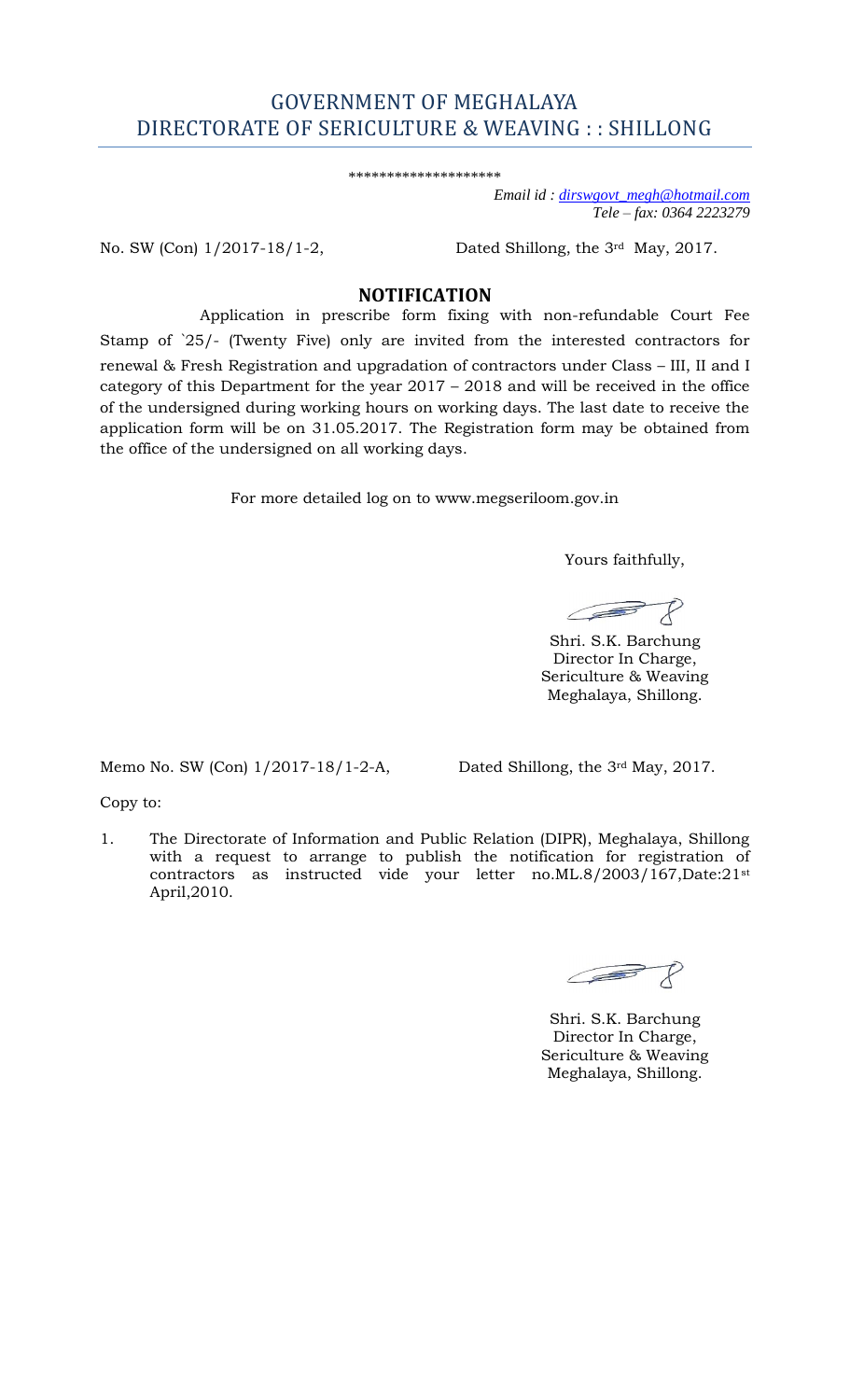### GOVERNMENT OF MEGHALAYA DIRECTORATE OF SERICULTURE & WEAVING :: SHILLONG \*\*\*\*\*\*\*\*\*\*\*\*\*\*\*\*\*\*\*

Email id : dirswgovt\_megh.a\hotmail.com Tele - fax: 0364 2223279

No. SW (Con) 1/2017-18/1-2,

Dated Shillong, the  $3^{3.6}$  Mix, 2017.

#### **NOTIFICATION**

Application in prescribe form fixing with non-refundable Court Fee Stamp of ₹25/- (Twenty Five) only are invited from the interested contractors for renewal & Fresh Registration and upgradation of contractors under Class - III, II and I category of this Department for the year 2017 - 2018 and will be received in the office of the undersigned during working hours on working days. The last date to receive the application form will be on 31.05.2017.

The copies of the following documents must be submitted, alongwith the application forms.

(1) EPFO, ESIC & BOCW Registration (2) Professional Tax (3) Meghalaya Value Added Tax (VAT) Tax Registration Certificate with GST Registration and Tax Clearance Certificate (4) Pan Card (5) Caste Certificate (6) Labour License issued by the Labour Commissioner, Meghalaya, Shillong specifically mentioned for this Department (7) Two recent photographs of the applicant in passport size duly attested  $(8)$  Trading License (for non-tribal) &  $(9)$ Financial Sound Certificate from any Bank should be enclosed alongwith the application. All documents should be attested.

Classification of contractors and their respective requirement categories are as follows:

| 쀼                | Class of     | Value of works               | Registration fee | Registration to | Form of      |
|------------------|--------------|------------------------------|------------------|-----------------|--------------|
|                  | Contractors  |                              | to be deposited  | be deposited in | Deposit.     |
|                  |              |                              | in General       | SC/ST           |              |
|                  |              |                              | Category         | Category        |              |
|                  | $Class - I$  | Above ₹4.00                  | ₹22,000/-        | $11,000/-$      | N.S.C Fixed  |
|                  |              | lacs                         |                  |                 | Deposit Call |
| 2.               | $Class - II$ | Upto $\overline{5}4.00$ lacs | ₹7,000/-         | $3,500/-$       | Deposit      |
| $\overline{3}$ . | Class - III  | Upto $\bar{x}$ 1.00 lacs     | ₹2,500/-         | $1,250/-$       | Receipt from |
|                  |              |                              |                  |                 | any Bank     |

For more detailed log on to www.megseriloom.gov.in

Yours faithfully,

Shri. S.K. Barchung

Director In Charge, Sericulture & Weaving Rb Meghalaya, Shillong.